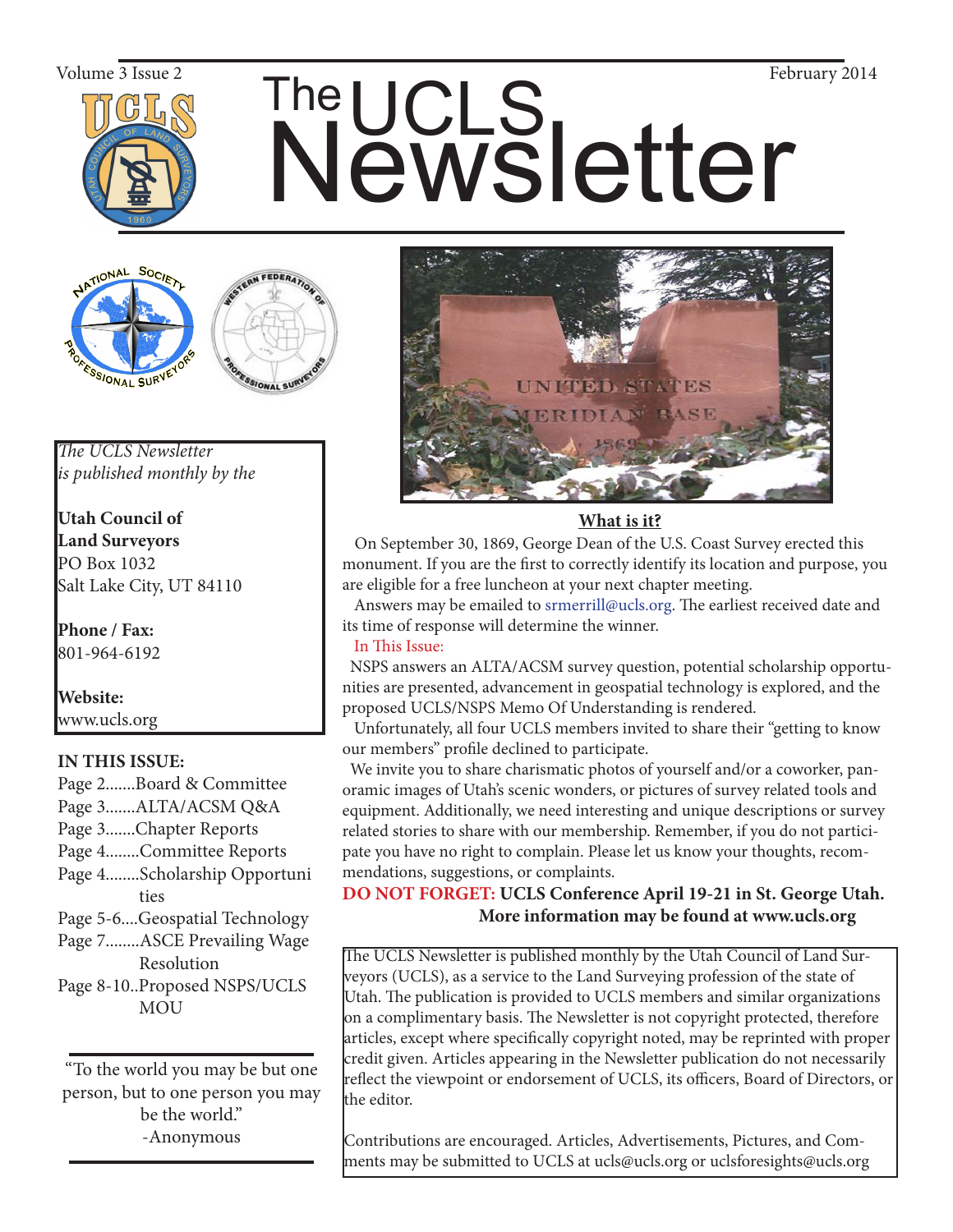Board/Committees Volume 3 Issue 2 February 2014 The UCLS *Newsletter*

#### **UCLS Executive Board 2013**

**State Chair** Ernest Rowley (GS) 3648 W. 6050 S. Roy, UT 84067 (801) 399-8353 erowley@co.weber.ut.us

#### **State Chair Elect**

Kenneth Hamblin (CC) 59 N. 2120 East circle, St. George, UT 84790 (435) 673-6894 khamblin@infowest.com

#### **Past State Chair**

Brad Mortensen (SL) 3268 S. 930 W. Syracuse, UT 84075 (801) 882-6385 bradmortensen@utah.gov

#### **NSPS Governor**

Steven Keisel (SL) 604 S. Blossom Circle Fruit Heights, UT 84037 (801) 512-4338 skeisel@gmail.com

#### **West Fed Representative**

Michael W. Nadeau (SL) 5226 W. Ashland Rose Dr. Herriman, UT 84065 (801) 569-1315 mikenadeau.ucls@gmail.com

#### **Book Cliffs Chapter President**

Jerry Allred PO Box 605 Duchesne, UT 84021 (435) 738-5352 jdallred@ubtanet.com

#### **Book Cliffs Chapter Representative**

David Kay 85 S. 200 E. Vernal, UT 84078 (435) 789-1017 dkay@uintahgroup.com

#### **Color Country President**

Scott P. Woolsey 43 S. 100 E. Suite 100 St. George, UT 84770 (435) 628-6500 scottwoolsey@alphaengineering.com **Color Country Chapter Representative** Roger Bundy 257 Prickley Pear Drive Washington, UT 84780 (435) 673-2918 rbsurveying@awinets.com

**Utah Council of Land Surveyors Executive Board and Committees**

#### **Golden Spike President**

David K. Balling 198 E. Shadowbrook Lane Kaysville, UT 84037 (801) 295-7237 dkballing@msn.com

**Golden Spike Chapter Representative** Val Schultz 2096 W. 5750 S. Roy, UT 84067 (801) 399-8018 vschultz@co.weber.ut.us

#### **Salt Lake Chapter President**

David Mortensen 231 W. 800 S. Ste A Salt Lake City, UT 84101 (801) 755-6891 dmortensen@bushandgudgell.com

#### **Salt Lake Chapter Representative** Dale Robinson 12227 S. Business Park Dr., #220 Draper, UT 84020 (801) 523-0100 drobinson@sunrise-eng.com

#### **Timpanogos President**

Dennis P. Carlisle 867 S. Anna Ekins Lane Genola, UT 84655 (801) 955-8144 dennisc@focusutah.com

**Timpanogos Chapter Representative** Jim Kaiserman 1020 Sage Circle Heber City, UT 84032 (435) 657-3222 jkaiserman@co.wasatch.ut.us

#### **Administrative Secretary**

Susan Merrill PO Box 1032 Salt Lake City, UT 84110 (801) 964-6192 srmerrill@ucls.org

**Chapter Vice Presidents: Book Cliffs** John R. Slaugh jrs@timberlinels.com **Color Country** J. Curt Neilson ncurt@cedarcity.org **Golden Spike** Chris B. Balling chris.balling@guestar.com **Salt Lake** Joe D. Richardson rsinc2002@hotmail.com **Timpanogos** Kevin Bishop kevin.oakhills@gmail.com

#### **Chapter Secretary/Treasurer**

**Book Cliffs** Arneldon T. Davis ndavis@sbtnet.com **Color Country** Todd Jacobsen todd.jacobsen@sgcity.org **Golden Spike** Travis Gower gwlsurvey@gmail.com **Salt Lake** Darlene Jeffreys ostaja@me.com **Timpanogos** Chad Poulsen chad@lei-eng.com

#### **Committees & Committee Chairs**

**Legislation** Doug Kinsman dkinsman@co.tooele.ut.us **Education** Dan Perry perrydl@uvu.edu **Publication** Steve Keisel Keith Russell svkeisel@gmail.com keith@ensignutah.com **Standards & Ethics** Matt Clark mountainlands@xmission.com **Membership** Unfilled

**Public Relations** James Couts james.couts@ecislc.com Testing Darryl Fenn dfenn@merid-eng.com **Workshop & Convention** James Olschewski Scott Woolsey jolschewski@utah.gov scottwoolsey@alphaengineering.com **Historical** K. Greg Hansen gregh@haies.net **Construction Survey** Lance Greer lgreer@wwclyde.net Russell Flint russ@flintutah.com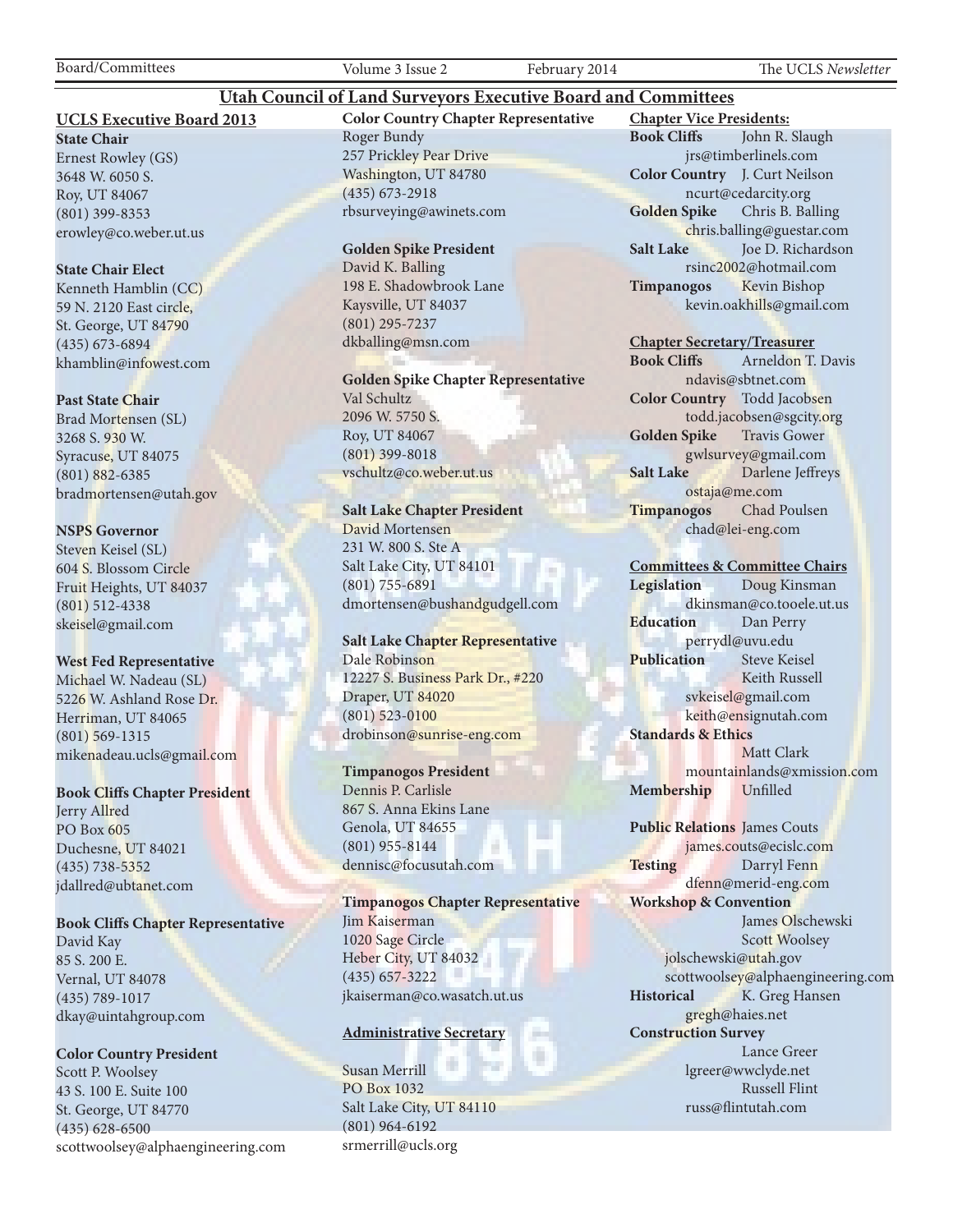

**NEWS & VIEWS National Society of Professional Surveyors** 

## **ALTA/ACSM standards**

**NSPS**

Please send questions/comments you may have about the standards to NSPS Executive Director Curt Sumner via email at curtis.sumner@nsps.us.com. Responses will be posted in NSPS News and Views.

## **Question:**

My client wants me to update an ALTA/ACSM Land Title Survey that I completed in 2006 using the 2005 ALTA/ACSM Standards. I did let them know they have been updated to 2011 standards but they said the 2005 version of the standards is fine. My question is simply, can I use the 2005 standards if that is what the client specifically asks for?

## **Answer:**

Section 3.A. of the 2011 Standards states that the new standards supersede all previous versions. As a result, while a surveyor and client could negotiate to use an earlier set of standards, if they do *it cannot be called an ALTA/ACSM Land Title Survey* because as of February 23, 2011 the definition of an ALTA/ ACSM Land Title Survey is the 2011 standards. We would suggest telling your client with a high level of confidence that you simply cannot use an older set of standards. Among other things, there could be an issue with your state board if the survey, for some reason, ended up as part of a complaint. You might find yourself trying to explain why you were using an outdated set of standards. Normally, attorneys want to try to foist an old set of standards on surveyors for only one reason - because they think it will cost less. Yet, I sincerely doubt that an attorney would conduct his or her work pursuant to an outdated set of rules governing their work.

# **Golden Spike Chapter By: Dave Balling**

 The Golden Spike Chapter held a meeting at 12:00 noon on Wednesday, January 22 at Jeremiah's, 1307 W 12th Street in Ogden. Out speaker was Mike Nadeau. Mike is currently serving as the West-Fed representative for UCLS. He always provides a lively discussion. There really is a lot of doings in West Fed and believe it or not, they provide a strong presence in the country. From the work that is going on, I'm glad that we have someone there who gives our view. I know Mike will not be a silent member.

 February is the UCLS convention to be held the 19th to 21st. If you have not signed up yet, you should. It would also be a good idea to reserve a room as well. The agenda and more information is found at www.ucls.org. I always enjoy going to the convention. I find that the surveyor's there are a lot like me and have the same type of experiences and advice. If I go with the attitude of talking and sharing, I come away much more renewed than just going to get hours. I think that if I need hours, I might as well get all I can from it.

 We will continue to have meetings each month and keep you informed. Even if you are not a member, please come and enjoy with us.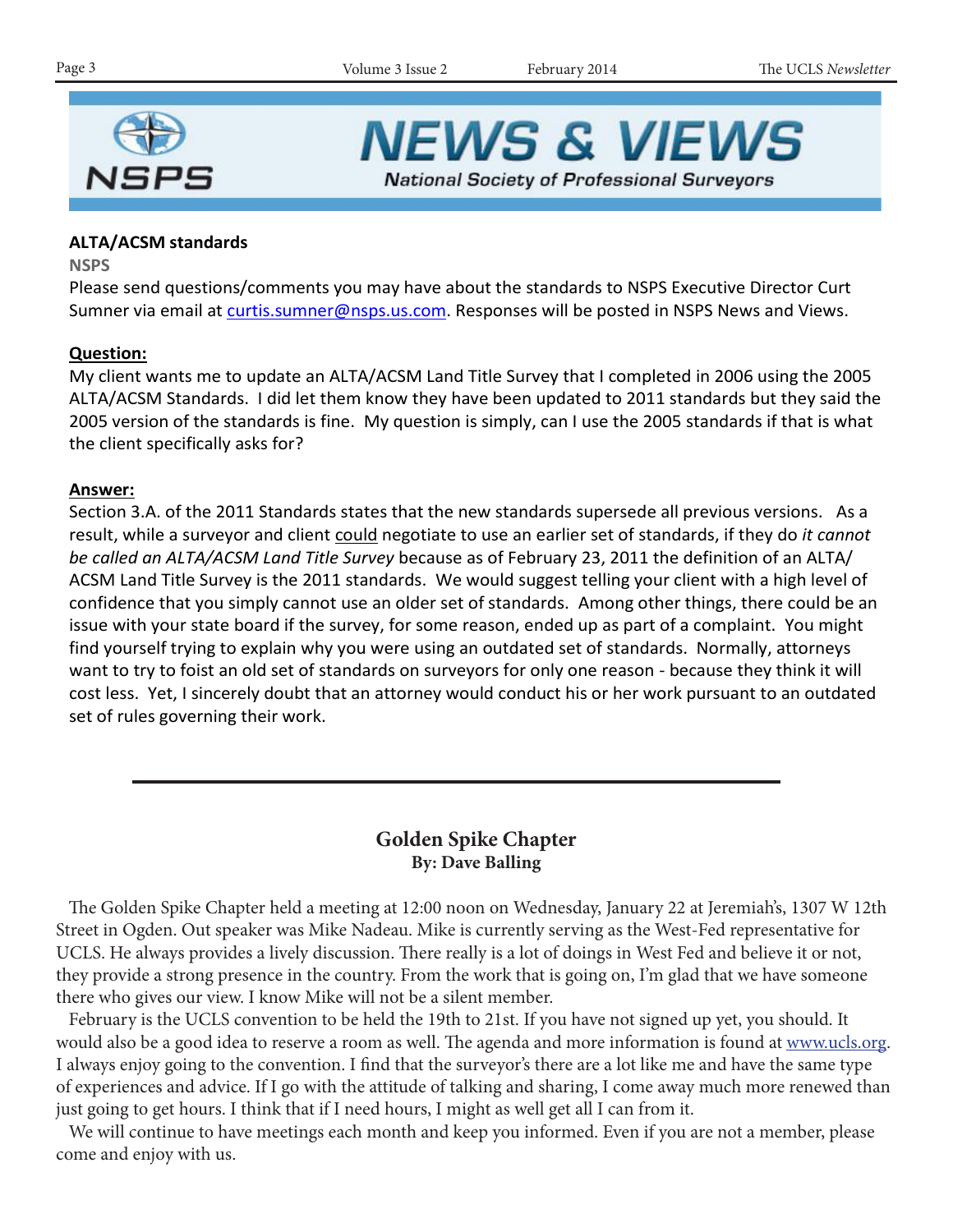## **Education Committee by: Dan Perry**

 We are still in great need of volunteers to serve on this committee. If you are interested in supporting Surveying and Geomatics education, please consider working with our committee. We meet virtually via google hangout so you don't need to travel to the meeting you just need a webcam and we can include you and your ideas. We have many items to discuss regarding Geomatics education so come and join us. If you can spare a few hours during the upcoming convention to assist Chris Moore and I with the Annual UCLS Scholarship Fund - Silent Auction please email us or just show-up at the auction tables before or during the conference and take a shift monitoring the progress of the auction. Your help will be greatly appreciated!

 Let this report also be a call for any and all interested individuals or companies who wish to donate to the auction. Please email Dan Perry at perrydl@uvu.edu notifying me of your intended gift, an estimate of value, and your company logo so we can have the bid sheet pre-printed and ready for you to place your item next to the bid form upon your arrival at the convention.

 Please get the word out that the UCLS Scholarship is an excellent source of funding assistance to anyone pursuing a higher education in Geomatics or Surveying students. If you want to get some higher education in Geomatics and Surveying, don't let the lack of money hold you back. Make your dreams a reality with the help of scholarships.

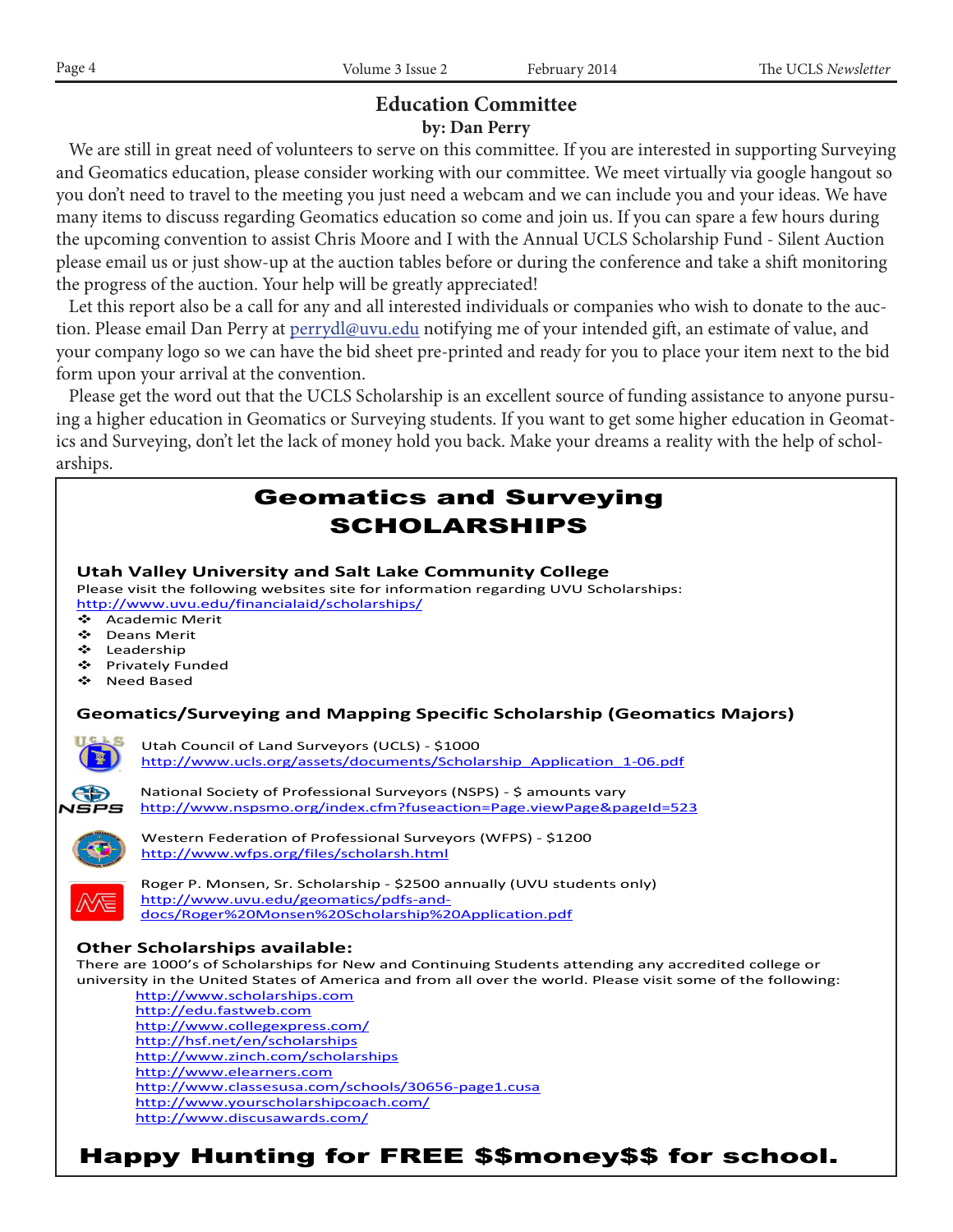# **What are the Top 10 existing and emerging disruptions brought on by advancing geospatial technology? By: Matt Ball**

 We are decidedly in a period of rapid technology disruption, as reinforced by a discussion this week at the World Economic Forum on "The New Digital Context". World technology leaders are concerned by the economic repercussions of companies that don't quickly embrace these new technologies to develop a more servicesoriented approach to their customer base. Those that don't keep up are bound to shed jobs with local as well as global repercussions.

 This age of disruption has been repeated here before, but this week the take is on the tech in the geospatial industry that has been caused widespread disruption in the sectors that it serves. Following is a top-ten take on the advancements in geospatial technology that have caused great shifts in consumer behavior or the underlying business models of companies that use the technology.

## 1. Navigation

From its early commercial adoption in the sailing community, to ubiquitous access on our smartphones, the advent of global navigation system of systems (GNSS) has had a huge impact on the efficiency of travel. In a short time, we've gone from needing to purchase and decipher printed maps, and to often ask for directions from locals, to having our devices guide us along our way.

## 2. Real-time Location

The use of real-time location for delivering advertising information has been a long-explored area that is just coming into its own with hyperlocal marketing. We can expect more apps and services taking advantage of connecting us to what we want, and trading upon our actions associated with our location.

## 3. Monitoring

While GPS guides us, it also creates a record of where we've been or can report our current location. The ability to monitor moving assets, such as fleet management, has had impressive impacts on the trucking industry and other fleet operators for improved dispatch and fuel efficiency across the fleet. The ability to monitor is also making its way into the consumer's vehicle with such approaches are use-based insurance -where you're charged for the miles actually traveled.

## 4. Virtual Tours

With much of the world recently mapped from satellite images and street-view cameras, there are an increasing number of applications and services that trade on this virtual reality capture to guide us to things that we're after. Beyond just an accurate and updated map are those that build data and services on top of that data, such as the real estate information provider Zillow with its property listing details and connections to realtors. This mapping platform, and the ability to preview properties, has had a dramatic impact on how we search for homes. With greater precision and more frequent updates made possible by expanding sensor networks, we can expect more tours for different pursuits as well as new tour and discovery oriented services.

## 5. Surveying

No geospatial segment has been as disrupted by technology advancements, as has the surveying industry. Surveyors have tools that greatly speed and ease their collection methods, and yet the increasing ease of use and access has eroded some of their traditional business. The area of machine control has been the most disruptive with a detailed model of the landscape, coupled with precise GPS on earth movers eliminating the need for staking of new development. The laser technologies of LiDAR have been disruptive as well, because detailed scans eliminate the need for repeat visits to capture different elements of existing infrastructure. Drones may mark the end of surveying as we know it, with autonomous mapping at great accuracy and resolution.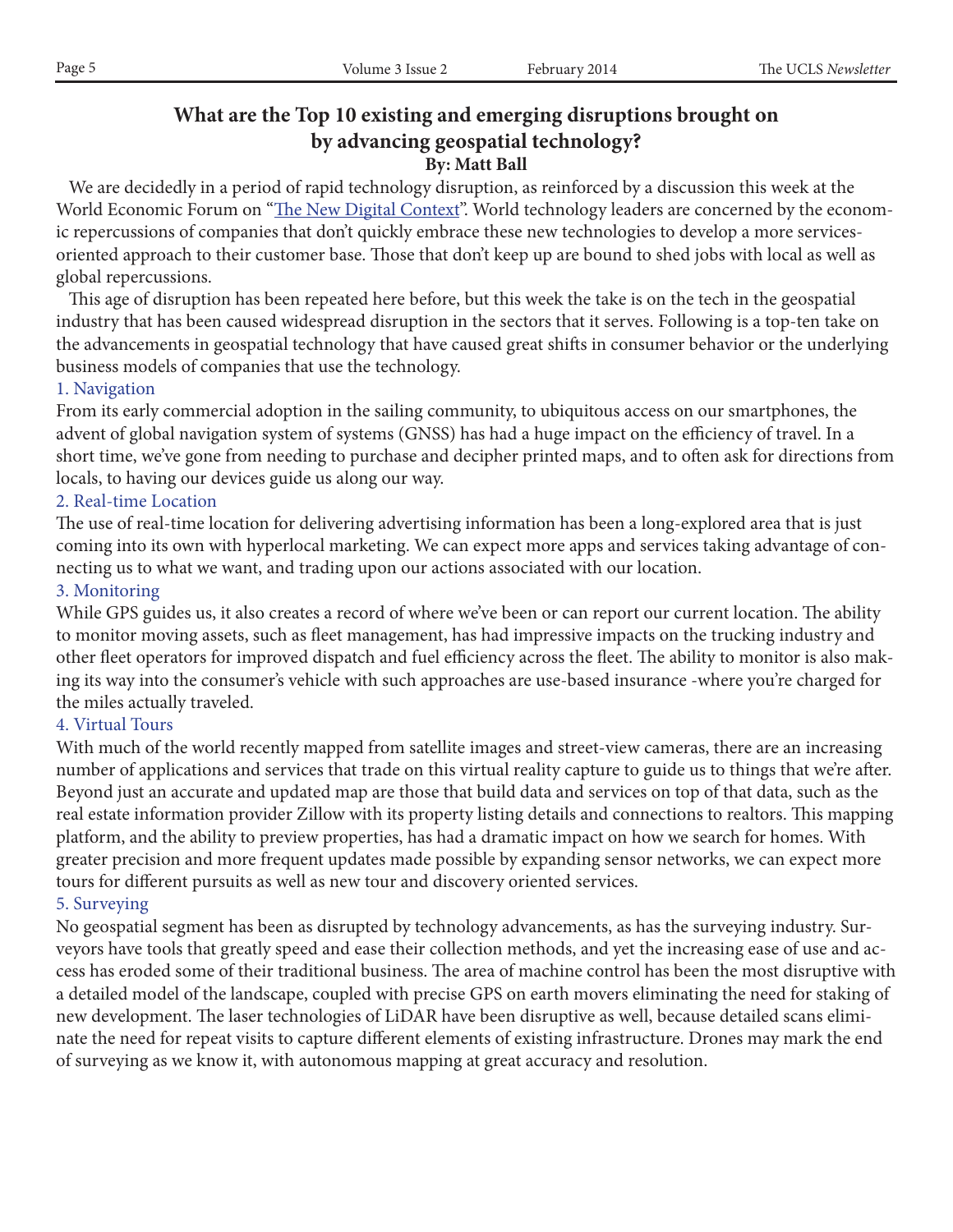## 6. Field Data Connections

#### **Advancing Geospatial Technology cont.**

The asset management market where GIS has most users has been gradually eroding the distinction between what can be accessed in the office versus what we can take to the field. Increasingly the same capacity and data is there in either spot, changing how we work, and empowering the field worker with more responsibility and autonomy. This disruption is as much about connectivity as it is about the map, but it makes it possible to more easily administer extended networks in remote areas, improving operations while also creating more satisfying occupations through a more vested interest in the field worker.

## 7. Free and Open Data

The growing move to make geospatial data free and openly available online is a disruption that greatly increased government transparency. While it's an enabler for value-added services providers in the geospatial industry, it's also a disrupter for some of these same companies that have traded upon the difficulty of gathering and aggregating this data.

## 8. Precision Prescriptions

Mapping existing conditions and prescribing plans to improve upon them is a recurring pattern that exists in urban planning, business trade areas, precision agriculture and elsewhere. This capacity trades on spatial analysis and our ability to discern patterns and to prescribe changes to improve performance. As data availability increases, our ability to prescribe and forecast improves, changing our approaches to how we manage and guide change. 9. Wearable Computers

The ability for heads-up display of data is fueled largely by the desire to visualize geospatial technology, delivering details in context of existing reality. This is a game changer for a wide number of industries. Geospatial technologies will evolve to harness these heads-up displays for both data collection and visualization. The ability to interface with these devices with voice commands as you do other tasks makes them ideal, and disruptive, for accessing and updating maps in the field or navigating virtual realities.

#### 10. Advantage Earth

With increasing sensors taking a look at our planet, we're gaining an increasing understanding of Earth systems, and there will be no place for bad environmental actors to hide. This greater awareness and understanding will disrupt every human pursuit as we move into more of a management mode with our environment rather than a response to historical impacts.

#### **About Matt Ball**

Matt has been promoting the application of sensors, systems, models and simulation for the better stewardship of our planet for the past fifteen years. The first ten years of that span were as editor of *GeoWorld* magazine and show manager of the GeoTec Event. The past five have been as a founder of Vector1 Media, with publications *Sensors & Systems, Informed Infrastructure* and *Asia Surveying & Mapping.* E-mail: mattball\_at\_vector1media.

#### **Surveyors' Stories Sought for Publication NSPS**

 David Mann, Licensed Land Surveyor/NH-VT, is the Editor for the New Hampshire Land Surveyors Association magazine, *The Benchmark.* David is seeking to include in an upcoming edition of the magazine a series of short stories regarding surveys, land, clients, surveyors or others which are of a humorous, interesting, scary, embarrassing, dangerous, weird, etc. nature. Even though David had originally planned to include the stories in the upcoming edition of the magazine, he would still like to receive yours for future publication. The story can be a quarter page, half page, or a whole page at your discretion. Please contact David at <u>mannlls@ne.rr.com</u> to express your interest in providing a story for *The Benchmark.* As David says, "May the words press themselves form your mind to the page like snow falling to the ground on a cold winter's day."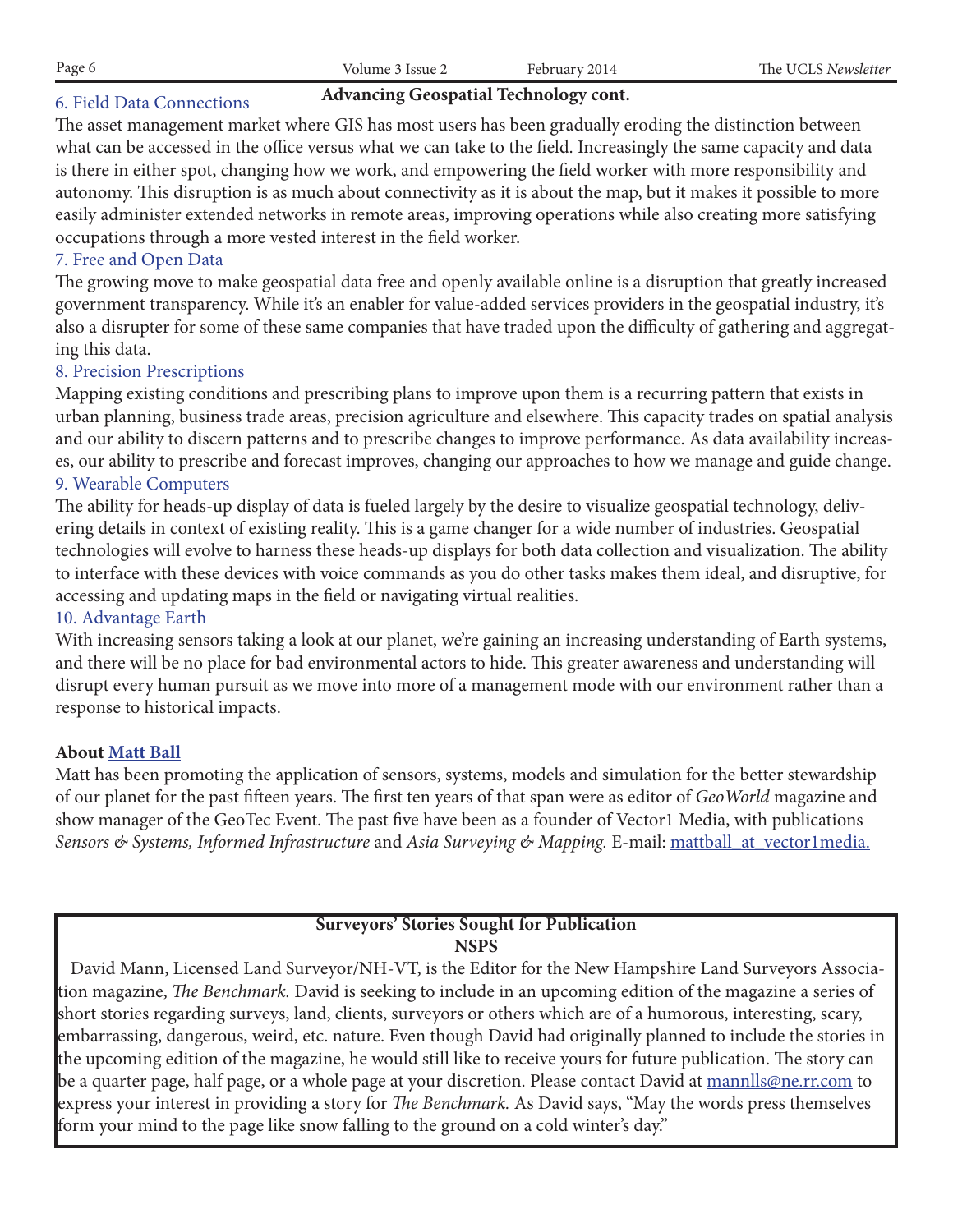| Page 7                                                                                                   | Volume 3 Issue 2                                                                                                                                                                                          | February 2014 | The UCLS Newsletter |
|----------------------------------------------------------------------------------------------------------|-----------------------------------------------------------------------------------------------------------------------------------------------------------------------------------------------------------|---------------|---------------------|
| APPLICATION OF PREVAILING WAGES TO PROFESSIONAL SURVEY CREWS                                             |                                                                                                                                                                                                           |               |                     |
| <b>American Society of Civil Engineers</b>                                                               |                                                                                                                                                                                                           |               |                     |
|                                                                                                          | Approved by the Public Policy Committee on December 4, 2013                                                                                                                                               |               |                     |
|                                                                                                          | Adopted by the Executive Committee of the Board on Direction on December 11, 2013                                                                                                                         |               |                     |
| WHEREAS,                                                                                                 | professional surveyors have attained professional qualifications, who are qualified to practice the                                                                                                       |               |                     |
|                                                                                                          | profession of surveying by the various states, and employ certain technicians on crews who work<br>under the responsible charge of licensed professional surveyors, and                                   |               |                     |
|                                                                                                          |                                                                                                                                                                                                           |               |                     |
|                                                                                                          | professional surveyors and their crews are expected to place service before profit, honor and<br>WHEREAS,<br>standing of the profession before personal advantage, and the public welfare above all other |               |                     |
|                                                                                                          |                                                                                                                                                                                                           |               |                     |
|                                                                                                          | considerations; and                                                                                                                                                                                       |               |                     |
|                                                                                                          |                                                                                                                                                                                                           |               |                     |
| professional survey crews are bound by the canons of the surveying profession to develop and<br>WHEREAS, |                                                                                                                                                                                                           |               |                     |
|                                                                                                          | communicate their work product and analyses without bias or personal interest; and                                                                                                                        |               |                     |
| WHEREAS,                                                                                                 | surveying crews are not "laborers or mechanics" within the meaning of the Davis-Bacon Act                                                                                                                 |               |                     |
|                                                                                                          | of 1931 (40 U.S.C. & 276a) in that their work is not "manual or physical in nature";                                                                                                                      |               |                     |
|                                                                                                          |                                                                                                                                                                                                           |               |                     |
| WHEREAS,                                                                                                 | in a 1962 letter, the Department of Labor concluded that were the work of an individual                                                                                                                   |               |                     |
|                                                                                                          | working in a survey crew is considered professional or sub-professional, the individual is not a                                                                                                          |               |                     |
|                                                                                                          | laborer or mechanic within the meaning of the Davis-Bacon Act; and                                                                                                                                        |               |                     |
| WHEREAS,                                                                                                 | the Wage and Hour Division (WHD) of the U.S. Labor Department announced a policy in March                                                                                                                 |               |                     |
|                                                                                                          | 2013 that would avoid "an unduly narrow interpretation of the types of duties" qualifying as                                                                                                              |               |                     |
|                                                                                                          | physical or manual labor by surveying crews, thereby rendering these crews subject to the                                                                                                                 |               |                     |
|                                                                                                          | Davis-Bacon Act;                                                                                                                                                                                          |               |                     |
|                                                                                                          |                                                                                                                                                                                                           |               |                     |

#### THEREFORE, BE IT RESOLVED

 that the American Society of Civil Engineers (ASCE) opposes any effort by the Labor Department to consider an expansive definition of the terms "laborers or mechanics" to include professional surveying crews within the coverage of the prevailing wage determinations of the Davis-Bacon Act.

ASCE Resolution 542 First Approved 2013

#### **January's What is It**

Todd Jacobson was the first UCLS member who correctly identify this tool as a *waywiser*, however, Fran Ecikbush and Charles Heaton provided the following outstanding descriptions respectively:



An early distance-measuring wheel used in calculating areas under cultivation. An odometer wheelbarrow outfitted with a compass pole, used to map county roads in the late 1800's.

 You have probably seen one of these being trundled along the road, though it is unlikely that you know it as a *waywiser*. It consists of a wheel at the end of a handle, with a counter to measure the number of turns the wheel makes. It's a quick way of measuring a distance and has been known in various forms since antiquity - the Roman architect and military engineer Vitruvius described one in detail in the first century BCE.

 To name it, British surveyors of the seventeenth century borrowed a German word, *Wegweiser,* meaning literally something that shows the way, a signpost, but changed its sense. *Waywiser* was also given to what we now call a pedometer, which measures distances by counting the number of steps a person takes. Today the road version is usually given the trivially accurate name of *surveyor's wheel.*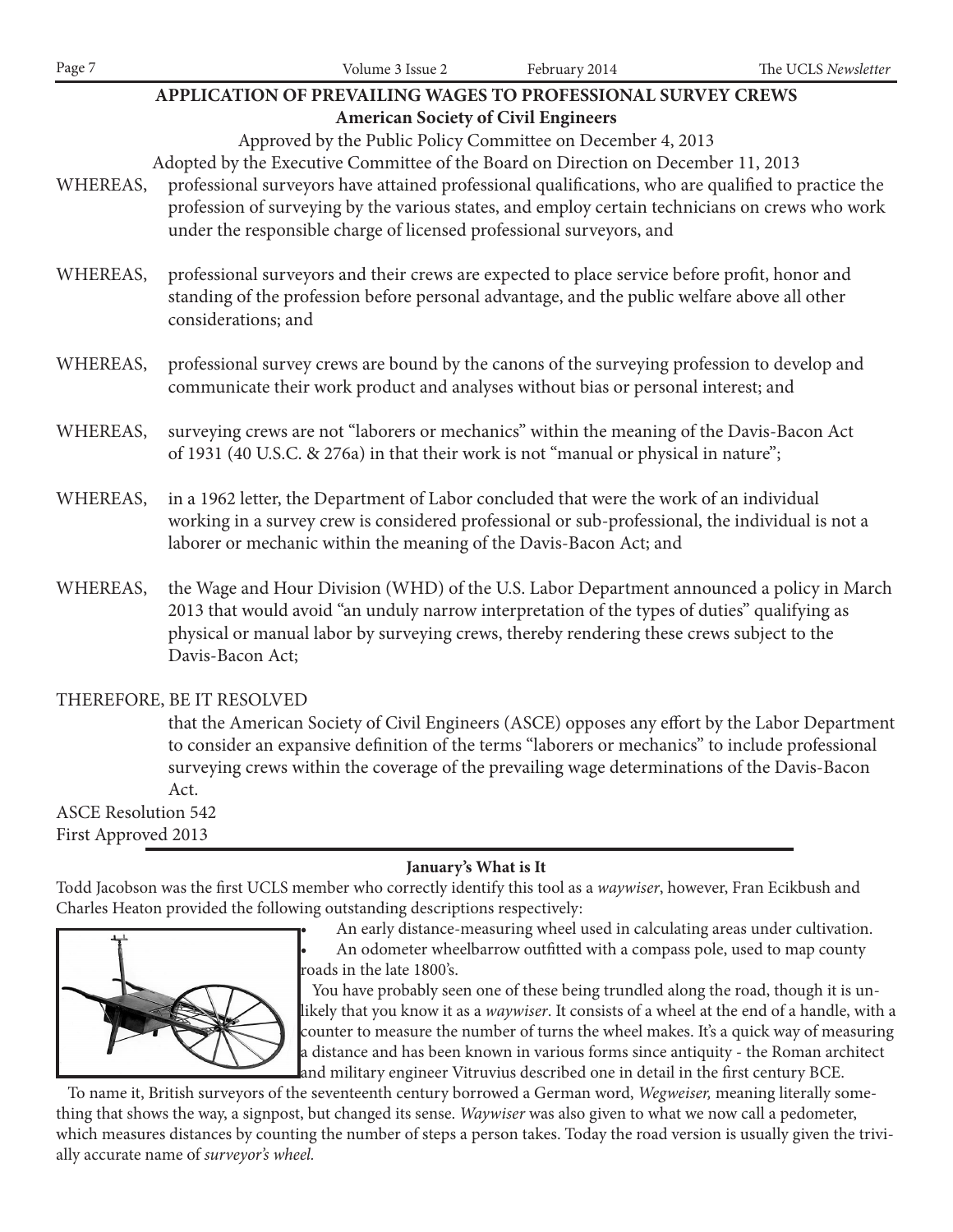## **MEMORANDUM OF UNDERSTANDING (MOU) BETWEEN THE NATIONAL SOCIETY OF PROFESSIONAL SURVEYORS, INC. (NSPS)**

#### **AND THE**

## **UTAH COUNCIL OF LAND SURVEYORS, a Utah nonprofit Corporation (UCLS) (State Association Society and/or Affiliate)**

#### **ARTICLE I PURPOSE**

The purpose of the NSPS 100% State Affiliate Membership Program is to continue to build and enhance our national influence by joining our memberships into a single unified organization that represents the vast majority of the surveying profession.

A unified national organization would better serve the interests, objectives, and communication needs of its members. This stronger organization would also give its members a more powerful national voice in promoting and protecting our profession.

This unity of purpose will also help to advance the sciences and disciplines within the surveying and mapping profession, encourage public and private sector cooperation, create an active public relations program and advance the protection of the public welfare relative to surveying and mapping issues.

#### **ARTICLE II BACKGROUND**

 The NSPS Board of Governors and Board of Directors believe that the continued success and growth of our society and our profession requires a stronger relationship between the national and state societies. To that end, we desire to create a joint membership program that will attract state societies to join with NSPS to work together to enhance our profession while enjoying the benefits of membership.

Benefits of a substantially increased membership total for NSPS would include: STRONGER INFLUENCE in dealing with federal and state legislators, agencies, and administrators.

GREATER RECOGNITION when operating among other national and international professional organizations.

INCREASED EFFICIENCY in building on past, present, and future initiatives to strengthen the surveying profession.

Thus at the May 5, 2012 NSPS Annual meeting, a motion from members of the NSPS Board of Governors, to create and implement a 100% Affiliate Membership Program was presented and approved by both the NSPS Board of Governors and Board of Directors.

## **ARTICLE III OBLIGATIONS AND RESPONSIBILITIES OF THE STATE ASSOCIATION/SOCIETY**

• Furnish the NSPS, Inc. Secretary/Treasurer prior to the start of the State's membership year, a preliminary list of the names, addresses and e-mails, for all Licensed Members, as defined in the amended and restated BYLAWS of Utah Council of Land Surveyors, **whose legal residence is in the state Utah, to be referred to throughout the rest of this document as Resident Licensed Member.**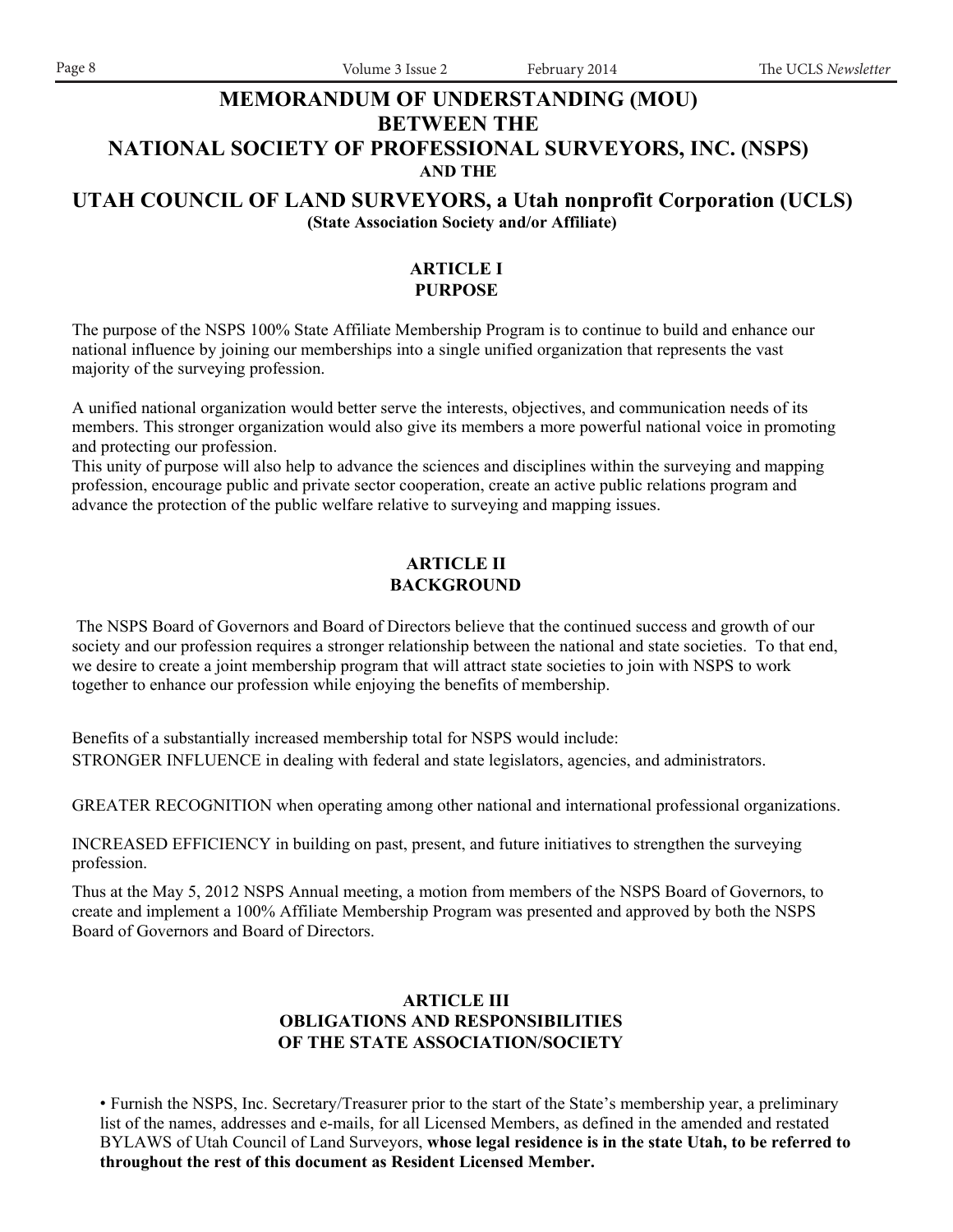• Within one hundred and twenty (120) days from the start of the State Affiliate's membership year, the Affiliate shall provide NSPS a list of all Resident Licensed Members paid to date and the balance due for their membership fees.

• The state affiliate, after the first one hundred and twenty (120) days of the membership year, shall forward NSPS on a quarterly basis the names and membership dues for all newly paid to date Resident Licensed Members.

• Provide a representative(s) to serve on the NSPS Board of Governors and the NSPS Board of Directors as a fully authorized voting member of the NSPS Board of Directors. • Publish the MOU once each year in a State Association/Society publication.

• Furnish NSPS, Inc. with the names and addresses of their officers, directors, and NSPS Governor/Director after each election.

•Affirm the affiliation with NSPS, Inc. through the display of the NSPS, Inc. logo or other statements of affiliation on the State's stationery, website and publications.

# **ARTICLE IV**

# **ROLES AND RESPONSIBILITY OF NSPS**

• Provide leadership for the surveying & mapping community on a national level.

• Provide a voice for the surveying & mapping community on a national level.

• Provide a National Government Affairs Program and leadership on State and Regional Government Affairs issues.

• Provide coordination and promotion of surveying & mapping curriculums on a national level.

• Provide a liaison with other national and international geomatics and geospatial organizations.

• Provide for the distribution of significant information of new technology and innovations that support the furtherance of surveying & mapping science.

• Provide assistance to the affiliate in obtaining speakers and programs for conferences and workshops.

• Coordinate licensing concerns of a national interest with the affiliates and provide review of the NCEES Model Law.

• Promote the affiliates activities and programs through the NSPS Website and publications.

# **ARTICLE V**

# **ISSUES OF MUTUAL UNDERSTANDING**

• The two parties are two distinct and separate entities, that share a mutual interest in furthering the surveying & mapping profession.

• NSPS will act as the clearinghouse and spokesperson for the Affiliates on national issues.

• The State Affiliate opts out at this time for all of their members having their personal information shared by NSPS with third parties.

• NSPS is not responsible for the expenses associated with the attendance of the affiliate's representative(s) the NSPS Board of Governors and Board of Directors meetings.

• The State Affiliate organization has the right and is expected to send a representative fully authorized as a voting member of the NSPS Board of Directors to all meetings of the NSPS Board of Directors

• Affiliates may support the NSPS lobby effort, by participating in the annual NSPS Lobby Day and scheduling meetings with their Congressional delegation.

# **ARTICLE VI**

# **COMPENSATION DETAILS**

• The affiliate will remit to NSPS an annual fee of \$40 (forty dollars) for each Resident Licensed Member of the State Affiliate.

• All costs incurred by the Affiliate that are associated with collecting and disbursing the annual fee to NSPS shall be borne solely by the Affiliate.